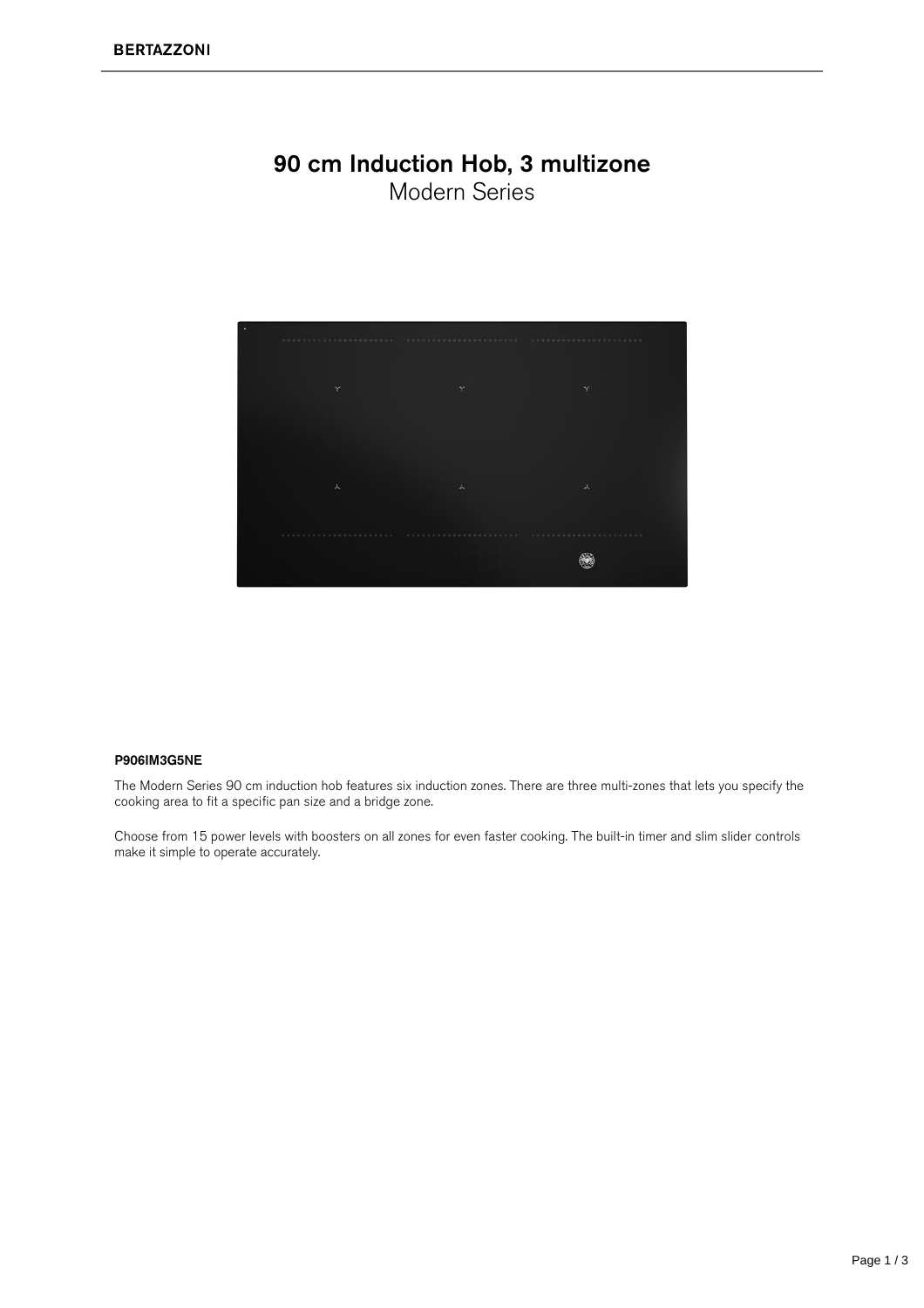# **Specifications**

## **Features**

| Worktop                         |                                                             |
|---------------------------------|-------------------------------------------------------------|
| Size                            | 90 cm                                                       |
| Number of induction zones       | $6\phantom{1}6$                                             |
| Worktop type                    | induction                                                   |
| Worktop design                  | ceramic glass bevelled                                      |
| Worktop controls                | touch controls                                              |
| Timer                           | yes                                                         |
| Pause                           | yes                                                         |
| Recall                          | yes                                                         |
| Auto temperature settings       | yes                                                         |
| Power levels                    | 14                                                          |
| Safety Induction Cooktop        | child lock / residual heat indicator / automatic switch off |
| <b>Cooking zones</b>            |                                                             |
| Induction bridge zones          | flexi Plus                                                  |
| Induction right multizone       | 380x240mm / 3,3 - 3,7 kW (booster)                          |
| Induction left multizone        | 380x240mm / 3,3 - 3,7 kW (booster)                          |
| Induction center                | 380x240mm / 3,3 - 3,7 kW (booster)                          |
| <b>Technical specifications</b> |                                                             |
| Voltage and frequency           | 220/240 V - 50/60 Hz                                        |
| Absorbed power (W)              | 11 kW                                                       |